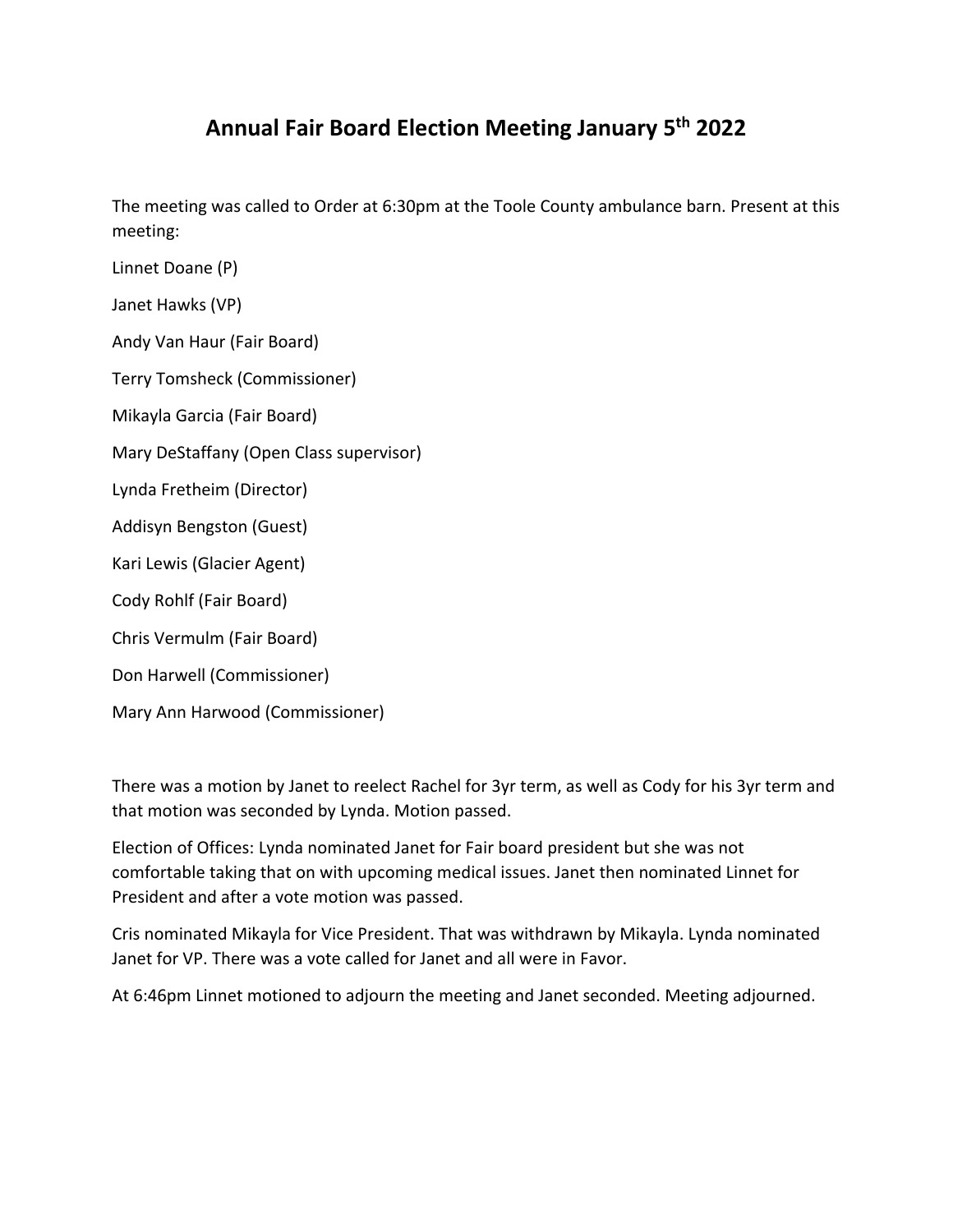## **MARIAS FAIR MEETING MINIUTES FOR JANUARY 5TH 2022**

The Marias Fair Board met at 6:30pm at the Shelby Ambulance Barn

Present at this meeting:

Linnet Doane (President)

Janet Hawks (Vice President)

Andy Van Haur (Fair Board)

Terry Tomsheck (Commissioner)

Mikayla Garcia (Fair Board)

Mary DeStaffany (Open Class supervisor)

Lynda Fretheim (Director)

Addisyn Bengston (Guest)

Kari Lewis (Glacier Agent)

Cody Rohlf (Fair Board Member)

Chris Vermulm (Fair Board Member)

Don Harwell (Commissioner)

Mary Ann Harwood (Commissioner)

Andy Called the Meeting to order following the Annual Election Meeting at 6:45pm following the annual Election meeting. Lynda Fretheim read the Meeting Minutes from November 2021. Janet Hawks motioned to approve minutes with a few Amendments and Andy seconded. All were in favor and minutes were approved.

**Treasures Report**: Anna Hintz reported bank Balances in both Fair Premium and Rodeo accounts and listed deposit activity since last statement.

**Public Comment**: 4Her Corrie Addison asked for permission to install a flag pole outside of the Exhibit building at the fair grounds that will display both the American flag as well as the 4H flag during the day time through the fair week. Corrie is looking into prices as well as a people partner grant and possibly additional partners as well weather it be finances, labor, etc. Andy requested size and cost estimate, Ms. Addison will follow up with that information. Chris motioned to support this project and request and Mikayla seconded. Motion passed.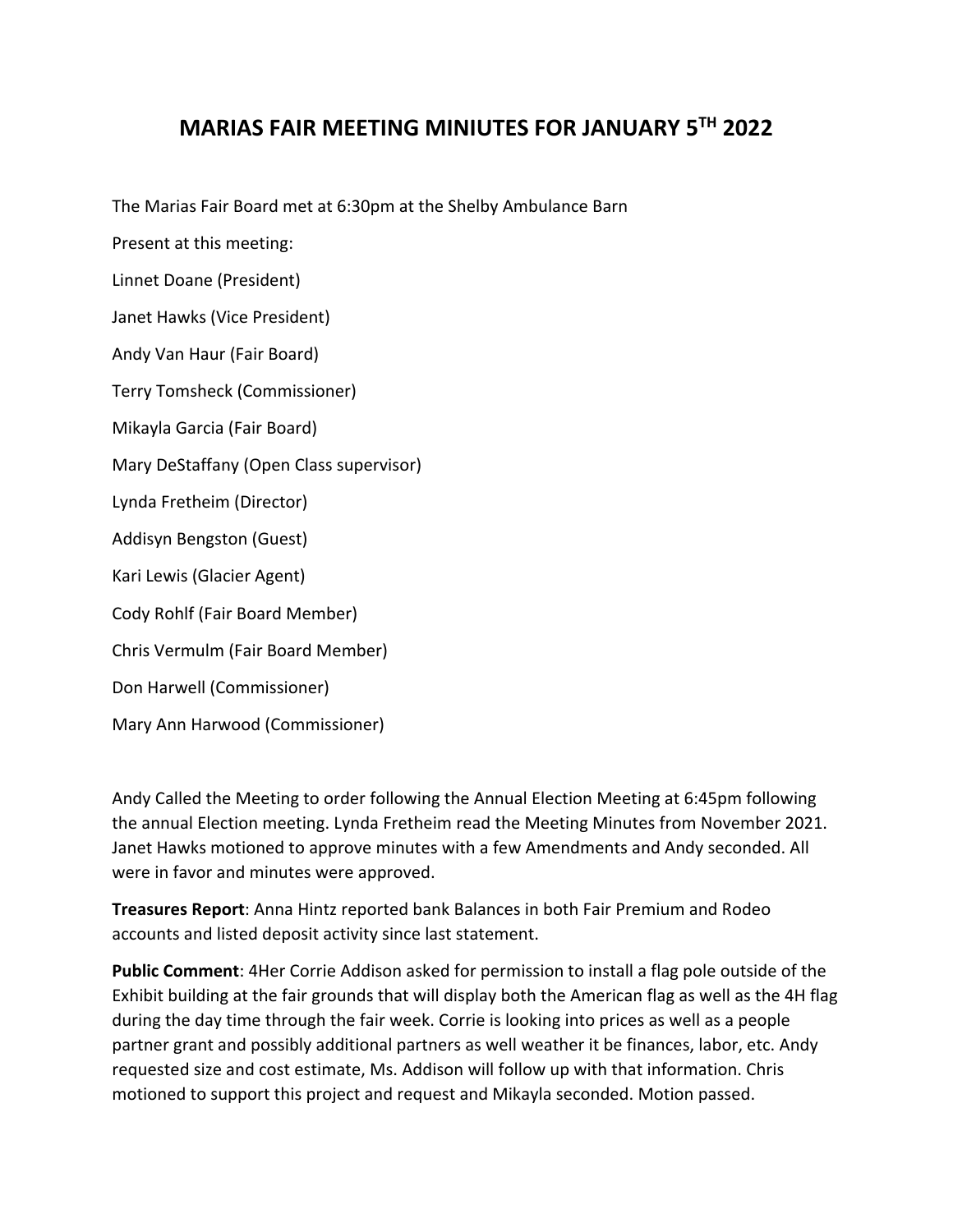**4H report**: Carrie would like to know ASAP or by mid spring if wrist band prices will be increasing so she can prepare the 4H families. There was also discussion about clarifying immediate family for wrist bands or limiting to a certain amount of people per family. Vehicle passes \$5 for 4H families will not be charged in the year of 2022 as Andy motioned to give complimentary passes for 1yr and Janet Seconded. Clarification on what/who "family passes" cover. Weather it should be immediate household or include extended family or if there should be a limit on how many family members can be included in each family pass. This discussion was tabled until the next meeting. Carrie shared information about online platform that she suggested we look into for convenience in selling tickets. Also, now that the Goat barn is gone is there a plan for the sidewalk? Community meeting at the end of the month should help provide more ideas surrounding space and layout.

**Commissioner Report:** Terry confirmed with the board that 6:30pm will be our monthly meeting time on the  $1<sup>st</sup>$  Wednesday of the month. It will be held at the ambulance barn from Jan‐April and May‐Aug at the Fairgrounds. We will resume meetings back at the Ambulance barn for the months of Sep‐Nov as there will be no meeting the month of August or December of 2022.

**Fair Manager Report:** There was a police report made 12/15/21 due to broken window on Sheriff's office in the Grandstands. It is unknown if anything was taken at this time. Thank You cards were sent out to 2021 Fair/Rodeo Sponsorships

**2022 Fair/Rodeo:** Mary contacted Fair Entry to check out the program and see if it would be beneficial. The cost is \$500 per year to register for their service and they can support 2k entries. Kodi motioned to purchase for 2022 Fair with Mikayla seconding the motion was passed.

Girls' breakaway paid \$25 a calf but actual price last year was \$40 so if that is the cost this year, the individual purchasing the calf will have to pay the \$15 difference. Andy found breakaway Calf's in Browning through Ray and Jimmy Champ for \$25 each and they should have enough for 2022 fair.

After discussion about events and schedules Mikayla motioned that we skip the derby for 2022 Fair, Andy seconded and the motion was passed to cancel Derby for the upcoming scheduled events. Andy then motioned to roll over the budget for Derby into Indian Relay which was seconded by Mikayla. Motion passed as all were in favor.

Michelle at the Carnival said that they will for sure be there thur/fir/sat and possibly Sunday if she has staff to support it. There will also be two additional rides coming this year potentially.

The Cutbank Lyons club has given written notice that they would like to give up their spot in the grandstands including all supplies and appliances to Marias Fair Board for \$1000.00. Janet motioned to pay the \$1000 and Lynda seconded. Motion passed and a \$1000 check will be cut and sent to the Lyons club. In addition, they are willing to assist and train someone to take over the space.